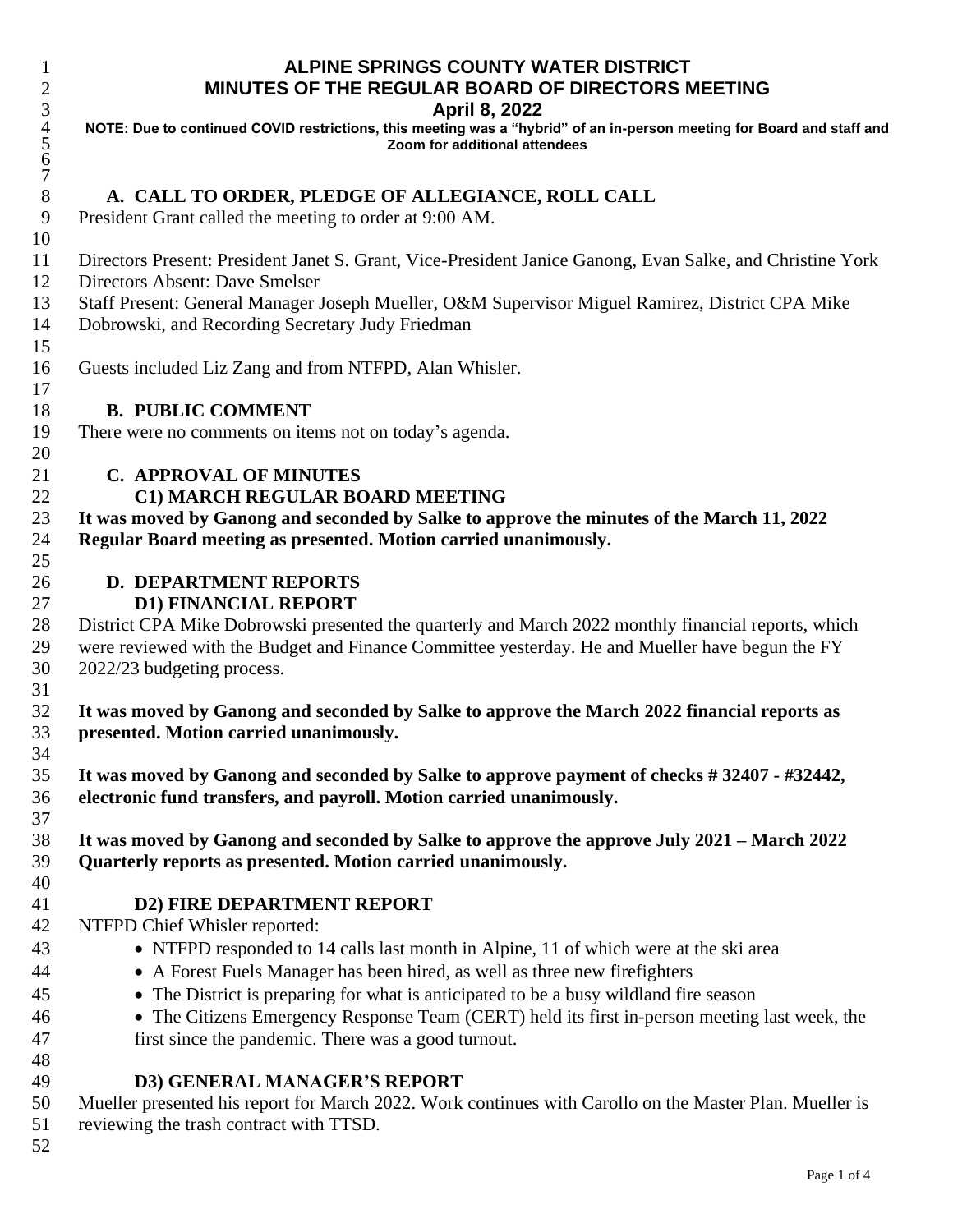- The spring newsletter will be finalized today and sent out in the next week or so. The first draft of the new fiscal year budget should be submitted to Budget and Finance later this month.
- In response to a question, Mueller said he is still working to get the invoicing correct for the tank replacement project.
- The topic was open to public comment. Zang asked about improvement in receivables this month. Mueller explained late payments usually trickle in during the year as people realize the delinquency and attempt to catch up.

## **D4) OPERATION & MAINTENANCE DEPARTMENT REPORT**

 Miguel Ramirez presented the Water/Wastewater Report for March 2022 including maintenance addressed during the month. He clarified the sampling and testing done.

 Ramirez reviewed the photos in his report of the collection system, the electrical box at AMEW #1 which will be moved inside, and the delivered and non-revenue water graphs reflecting 20 days for the month of March.

 The topic was open to public comment. Zang asked if the Master Plan will include impacts of irrigation on the water supply. Mueller explained unused water ultimately goes back into the creek. The Plan will provide information on strategies to throttle back so there is less unused water and confirm it goes into the creek.

## **D5) TTSA REPORT**

Dave Smelser's report of the March 16, 2022 TTSA Board meeting was in today's meeting packet.

# **E. BUSINESS ITEMS FOR BOARD DISCUSSION & ACTION**

# **E1) PLACER LAFCO NOMINATION FOR SPECIAL DISTRICT COMMISSIONER**

 Ganong noted Rick Stephens, currently an alternate on Placer LAFCO, would like to be nominated as a permanent member. He is local to eastern Placer County and serves on the Airport District Board. Ganong recommends his nomination.

## **It was moved by Ganong and seconded by York to nominate Rick Stephens as a regular member of Placer LAFCO. Motion carried with Salke abstaining.**

**E2) DISTRICT PARK POLICY AND PARK USE FEES** 

 Mueller presented the staff report including revisions made during the previous Board and Committee reviews. Discussion followed as the recommendations were clarified and revisions suggested. York noted data will be collected this summer and additional changes may be made based on that information. 

### 40 It was moved by Salke and seconded by York to adopt Park Policy Number 6.1.0 and Park Policy 6.2.0 **Park Use and Fee Schedule with revisions as discussed. Motion carried unanimously.**

York described logistics for the Easter Egg Hunt.

**E3) RETIREMENT HEALTH BENEFITS**

 Mueller reminded the Board that when Resolution 9-2021 was adopted last September, there was agreement to consider future retiree benefits at a later date. The Administration and Personnel Committee has reviewed options and recommends the policy being considered today.

 Discussion followed regarding details of the proposal, potential costs, how current staff and new hires will be impacted, and the options for a tiered structure. There was agreement that current staff will be grandfathered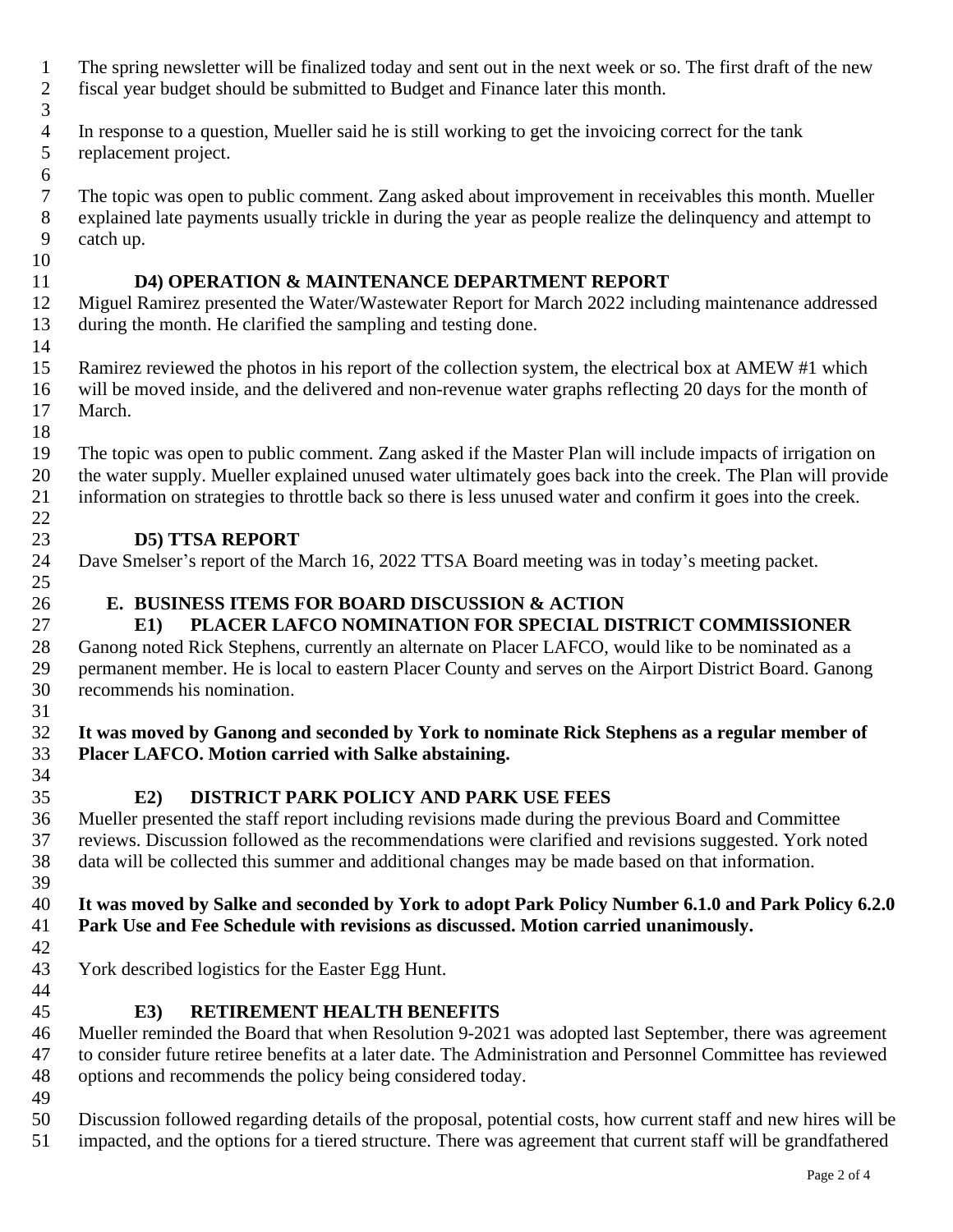- in to the benefit proposed. The Committee was asked to submit recommendations for future hires and retirees.
- 
- **It was moved by York and seconded by Salke to accept the Administration and Personnel Committee recommendation directing staff to work with BBK to prepare an amendment to the ASCWD**
- **Employee handbook to reflect a tiered cost-shared structure for employees that retire before the age of**
- **62. This benefit would only apply to current ASCWD staff. Motion carried unanimously.**
- 

# **E4) EMPLOYEE ANNUAL MERIT OR STEP SALARY INCREASE**

 Mueller explained a merit versus step salary increase. Most Districts are moving to a COLA plus a percentage based on performance reviews, within salary ranges. Additional increases may be offered if an employee achieves professional certifications. The Administration and Personnel Committee recommendation was reviewed.

### **It was moved by York and seconded by Salke to accept the Administration and Personnel Committee recommendations regarding salary increases and to direct staff to work with BBK on an amendment to the ASCWD Employee Handbook. Motion carried unanimously.**

# **E5) PARK FUND BUDGETING FOR THE FISCAL YEAR 22/23**

 Mueller described the auditor's suggestion that the Park Fund be included in the General Fund. Evaluating expenditures may be a bit more complicated, but the park will no longer show in the red. Either the current budget line item or including it in the General Fund is acceptable. A brief discussion followed and no action was taken.

# **E6) SPRING 2022 ASCWD NEWSLETTER**

 The Board reviewed the Spring newsletter and offered suggestions for revisions. A postcard will be sent to the community advising them to read it on the website. Hard copies will be available if requested.

# **F. COMMITTEE REPORTS**

# **F1) BUDGET & FINANCE COMMITTEE (PRESIDENT GRANT) met April 7, 2022.**

 Grant reviewed the Committee meeting of April 7, 2022. Action items were addressed elsewhere in today's meeting. The Treasurer's Report was noted.

# **F2) PARK, RECREATION & GREENBELT COMMITTEE (DIRECTOR YORK)**

The report of the February 17, 2022 Committee meeting was in today's packet.

# **F3) LONG RANGE PLANNING COMMITTEE (DIRECTOR SMELSER)**

 This Committee did not meet. 

# **F4) ADMINISTRATION & PERSONNEL COMMITTEE (DIRECTOR GANONG)**

 The report of the March 2, 2022 Committee meeting was in today's packet. Action items were addressed elsewhere in today's meeting.

- **G. FUTURE AND OPEN AGENDA ITEMS**
- Contract update and renewal with TTSD
- **H. CORRESPONDENCE TO THE BOARD**

 No correspondence was presented. 

# **I. CLOSED SESSION**

Closed Session was not convened.